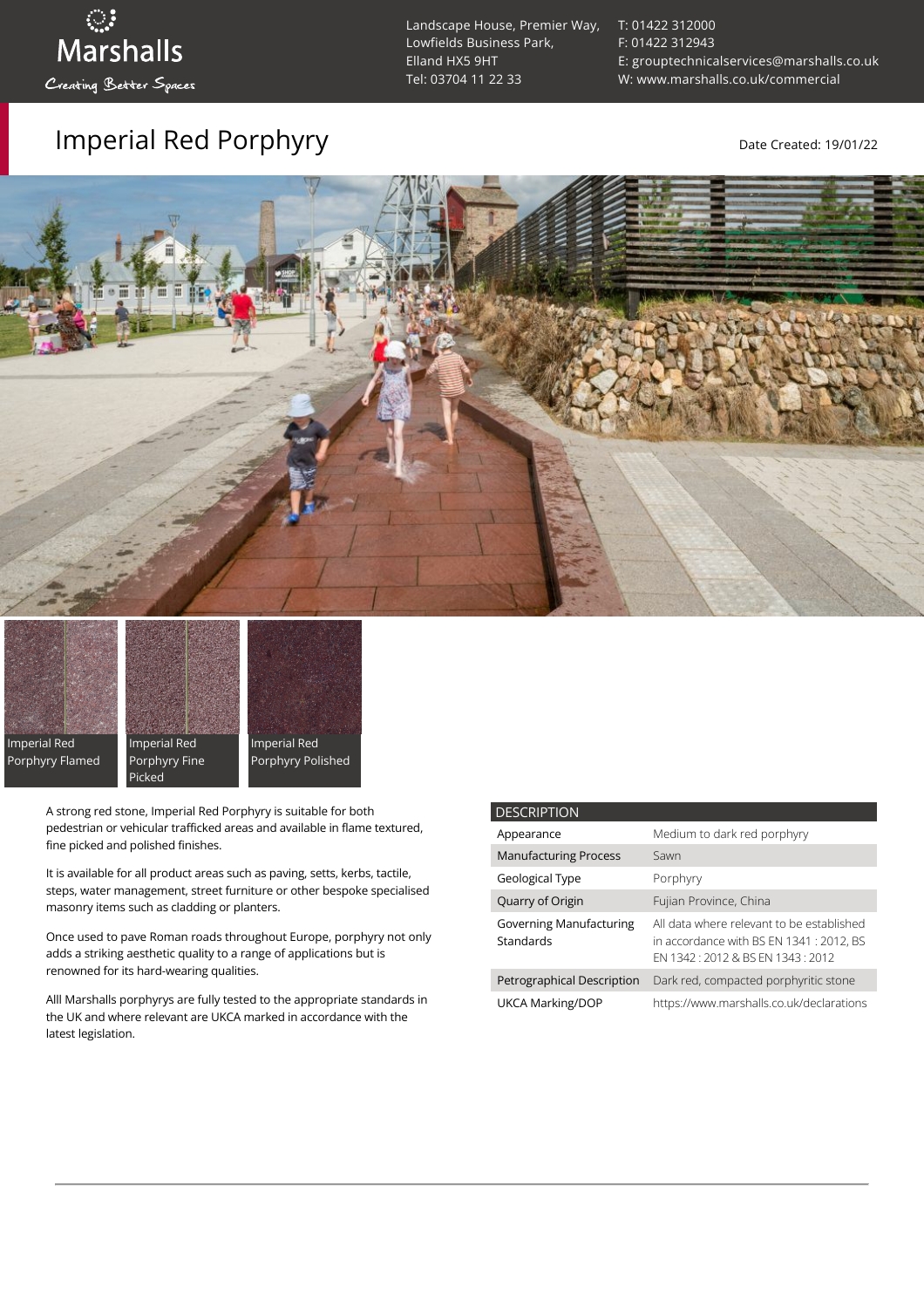## Imperial Red Porphyry and the Created: 19/01/22

| PHYSICAL PROPERTIES               |                                                                                                                                                                                                                                                                                                                                                                                                                                              |
|-----------------------------------|----------------------------------------------------------------------------------------------------------------------------------------------------------------------------------------------------------------------------------------------------------------------------------------------------------------------------------------------------------------------------------------------------------------------------------------------|
| Work Dimensions (mm)              | 450 x 450 x 50<br>450 x 900 x 50<br>600 x 600 x 50<br>600 x 900 x 50<br>200 x 100 x 50<br>300 x 100 x 50<br>300 x 150 x 50<br>300 x 200 x 50<br>450 x 450 x 60<br>450 x 900 x 60<br>600 x 600 x 60<br>600 x 900 x 60<br>200 x 100 x 60<br>300 x 100 x 60<br>300 x 150 x 60<br>300 x 200 x 60<br>450 x 450 x 70<br>450 x 900 x 70<br>600 x 600 x 70<br>600 x 900 x 70<br>200 x 100 x 70<br>300 x 100 x 70<br>300 x 150 x 70<br>300 x 200 x 70 |
| Abrasion Resistance (mm)          | 16mm (Mean value to EN 1341 :<br>2012 (Hev = 17.5mm))                                                                                                                                                                                                                                                                                                                                                                                        |
| Durability (Freeze-thaw)          | 17.1/16.7 MPa (Mean values to EN<br>12371:2006)                                                                                                                                                                                                                                                                                                                                                                                              |
| <b>Material Density</b>           | 2595 kg/m <sup>3</sup> (Mean value to EN<br>1936: 2006)                                                                                                                                                                                                                                                                                                                                                                                      |
| Compressive Strength (MPa)        | 96 MPa (Mean value to EN 1926:<br>$2006$ (Lev = 83 MPa))                                                                                                                                                                                                                                                                                                                                                                                     |
| Water Absorption (%)              | 0.29% (Mean value to EN 13755:<br>2002 (Hev = $0.31\%$ ))                                                                                                                                                                                                                                                                                                                                                                                    |
| Transverse/FlexuralSplit/Breaking | 15.84 MPa (Mean value to EN<br>12372: 2006 (Lev = 13.53 MPa))                                                                                                                                                                                                                                                                                                                                                                                |

### TEXTURE SPECIFIC PROPERTIES Fine Picked Flamed Polished Light Reflectance Value (LRV) 25.88 17.81 14.35 Surface Roughness (Rz-µm) 42.97 42.32 3.20 Slip Resistance (BS 14231) (Dry) 74 93 65 Slip Resistance (BS 14231) (Wet) 70 73 20

I

I

[T: 01422 312000](tel:01422%20312000) [F: 01422 312943](tel:01422%20312943) [E: grouptechnicalservices@marshalls.co.uk](mailto:grouptechnicalservices@marshalls.co.uk) [W: www.marshalls.co.uk/commercial](https://www.marshalls.co.uk/commercial)

| MANUFACTURING              |                                                                                                                                                                |
|----------------------------|----------------------------------------------------------------------------------------------------------------------------------------------------------------|
| Materials Control          | UKCA Marked to BS EN 1343 Kerbs                                                                                                                                |
| <b>SUSTAINABILITY</b>      |                                                                                                                                                                |
| <b>ERI Score</b>           | Our Score: 1.9<br>Cluster Score: 1.2                                                                                                                           |
| <b>FURTHER INFORMATION</b> |                                                                                                                                                                |
| Contact Us                 | For technical information on the design,<br>specification and construction when<br>utilising the product, contact Group<br>Technical Services on 0370 411 2233 |